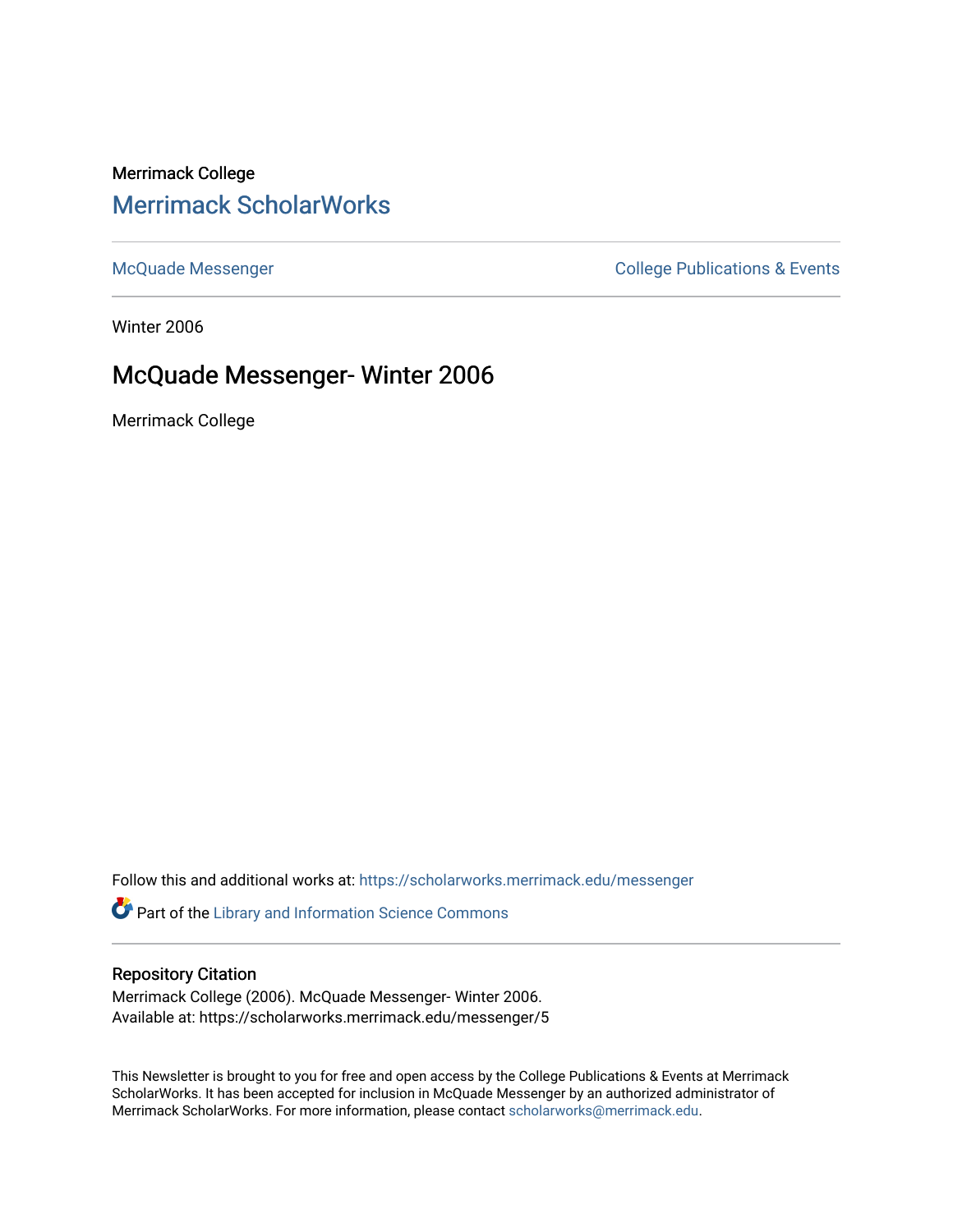# **McQuade Messenger**

# **Winter 2006 TOLLE LEGE!**



I hope each of you will participate in library activities that will happen early this Spring Semester.

I invite you to:

1. Take part in our LibQUAL+ survey between Jan. 30, 2006 and Feb. 20, 2006 and enter to win one of our great prizes, including an iPod Nano.

- 2. Attend our Tolle Lege Reception on Tuesday, February 7, from 3:30 5:00 p.m.
- 3. Check out our new [website](http://www.noblenet.org/merrimack/)
- 4. Try our new resources

Read on for further details on what's happening at McQuade Library in 2006!

*~ Barbara Lachance, Library Director*





## **Tolle Lege Reception**

Twenty nine members of the Merrimack College Community will be honored at the Third Annual Tolle Lege Reception in McQuade Library. Twenty six faculty members and three alumni will formally add their published works to McQuade Library's Tolle Lege special collection; eight books and thirty five journal articles will be added to the collection. Four authors will speak about their work and all will participate in the signing ceremony.

This is a special opportunity to recognize the academic endeavors of our community and to celebrate their success. Please join us for this celebration on Tuesday, Feb. 7th, 2006, from 3:30 to 5:00 p.m. in the Perkins Periodicals Room, McQuade Library.

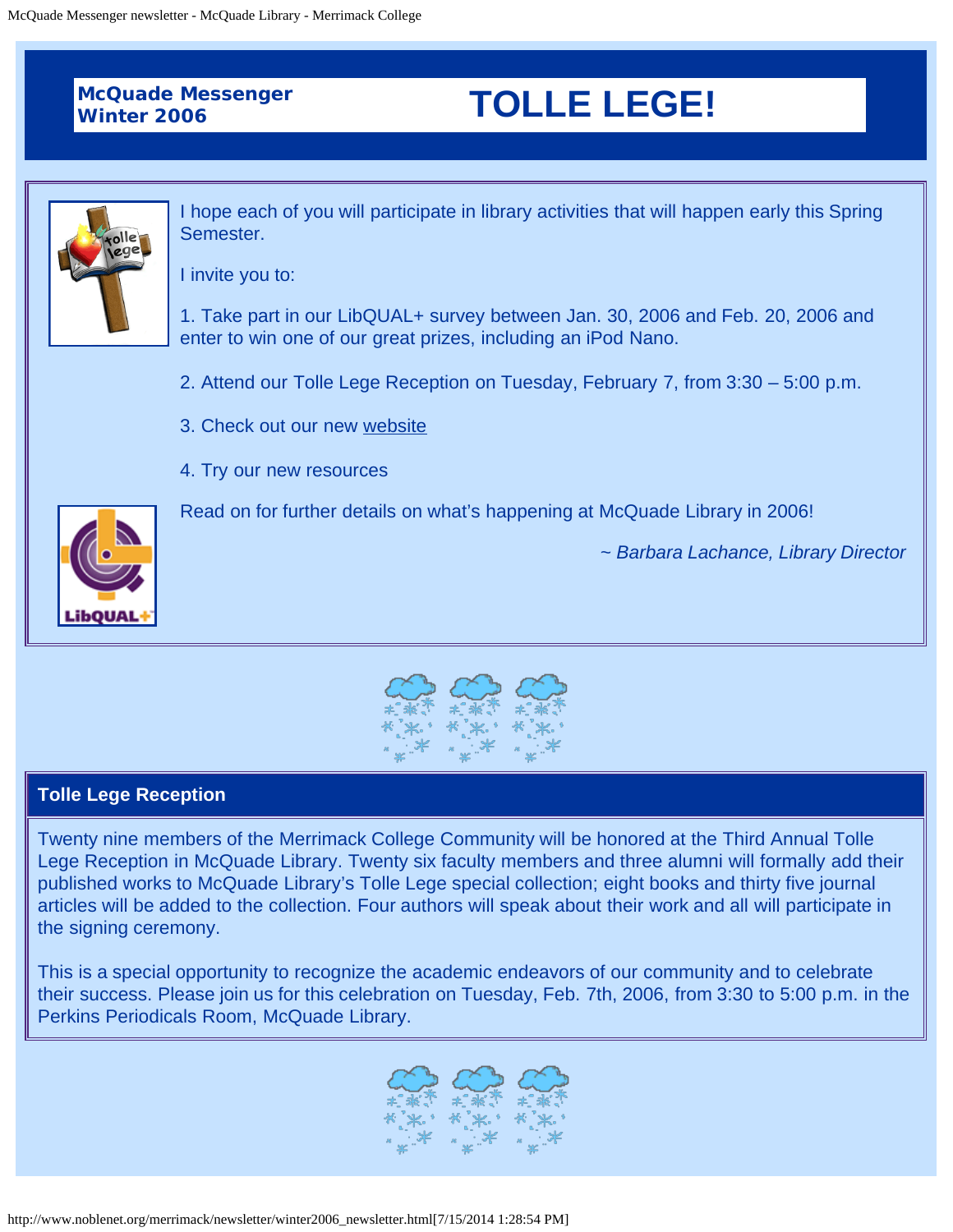# **Check Out Our New Look!**



The McQuade Library web site has a new look for the New Year. This redesign helps make the library site more consistent with the "look and feel" of the main college site. While the library site looks quite different than it did, very few changes have been made to its organization, so you should still be able to find your favorite pages right where you expect them to be. However, if you have any trouble navigating the site, please ask a librarian for help!

We will be conducting usability testing with students, faculty and staff during the semester to make sure the site is as user-friendly as possible.

If you have any questions, comments, or you are interested in participating in the usability testing, please contact [Bridget Rawding,](mailto:%20bridget.rawding@merrimack.edu) Head of Public Services, at x4229. We want to hear from you!



## **Participate in our LibQUAL+ Survey and Enter to Win Prizes!**



Every member of the Merrimack Community will be receiving an email invitation to participate in a tenminute online survey about library services. We need input from everyone and are offering great incentive prizes, including an iPod Nano, gift certificates to Panera Restaurant and China Blossom, Rogers Center Theater Tickets, manicure from Bella Vita Salon and Day Spa and Merrimack College items.

## **What is LibQUAL+?**

LibQUAL+ is a comprehensive survey that measures users' perceptions of library services – what they expect and what is actually delivered. The survey focuses on three areas of library service: 1) Affect of Service; 2) Information Control; and 3) Library as Place. Hundreds of universities and colleges participate in the survey every year. We will get our own results but also be able to compare ourselves to peer institutions. Click [here](http://www.noblenet.org/merrimack/libqual.htm) to learn more about the survey.

#### **How long is the survey?**

The survey consists of 22 standard questions, 5 customized questions, and an additional comments box. It takes about 8 to 10 minutes to answer.

## **Are responses confidential?**

Yes. Answers are all confidential. Email addresses are not saved with the responses. Once the responses are saved there is no way to link an individual's responses to an email address – assuring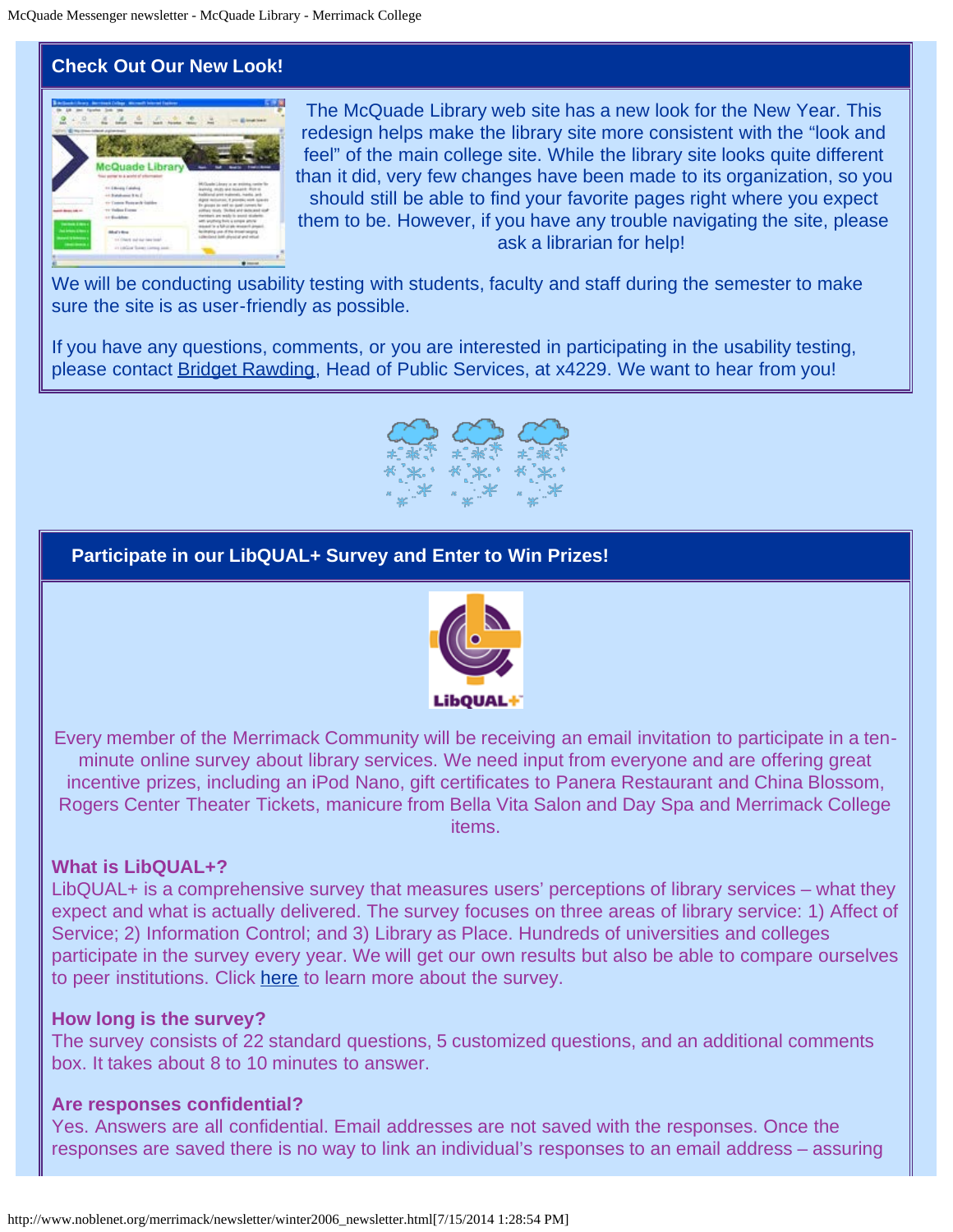confidentiality when entering the incentive drawing. After the draw, the email addresses are discarded.

The LibQUAL survey is federally funded with LSTA funds through the Massachusetts Board of Library Commissioners.



## **New Electronic Resources at McQuade**

Welcome back! The library is starting 2006 with some new databases to make everyone's research faster, easier, and more comprehensive. We also have some trials running, and we hope you'll give us your [feedback](mailto:%20kathryn.geoffrionscannell@merrimack.edu)!

\*\* Click on a logo to search the database from on campus.

# **New Databases**



McQuade Library now offers our users online access to this premiere encyclopedia and suite of reference sources, including an atlas, historical timelines, country data and a quotation database. In addition, Britannica Online offers access to the Merriam-Webster Dictionary & Thesaurus and up-to-the-minute information from the New York Times, BBC News, and SBS World News from Australia. A great first stop for any research project!

roject <sub>o</sub>

["](http://muse.jhu.edu/search/search.cgi)Project MUSE® is a unique collaboration between libraries and publishers providing 100% full-text, user-friendly online access to over 300 humanities, arts and social sciences journals from 60 scholarly publishers. Every journal is heavily indexed and peerreviewed, with critically acclaimed articles by the most respected scholars in their fields. MUSE is the sole source of complete, full-text version of titles from many of the world's leading university presses and scholarly societies."

# **Trials**

SCCPUS Scopus®, the world's largest abstract and indexing database, offers you access to 14,200 peer-reviewed titles from more than 4,000 international publishers." McQuade Library is participating in a long-term group trial of this abstracts and indexes database. The subject coverage is in the scientific, medical, and technical areas, with some social science, psychology, and economics. This is not a full text database, so search it early to allow time for document delivery!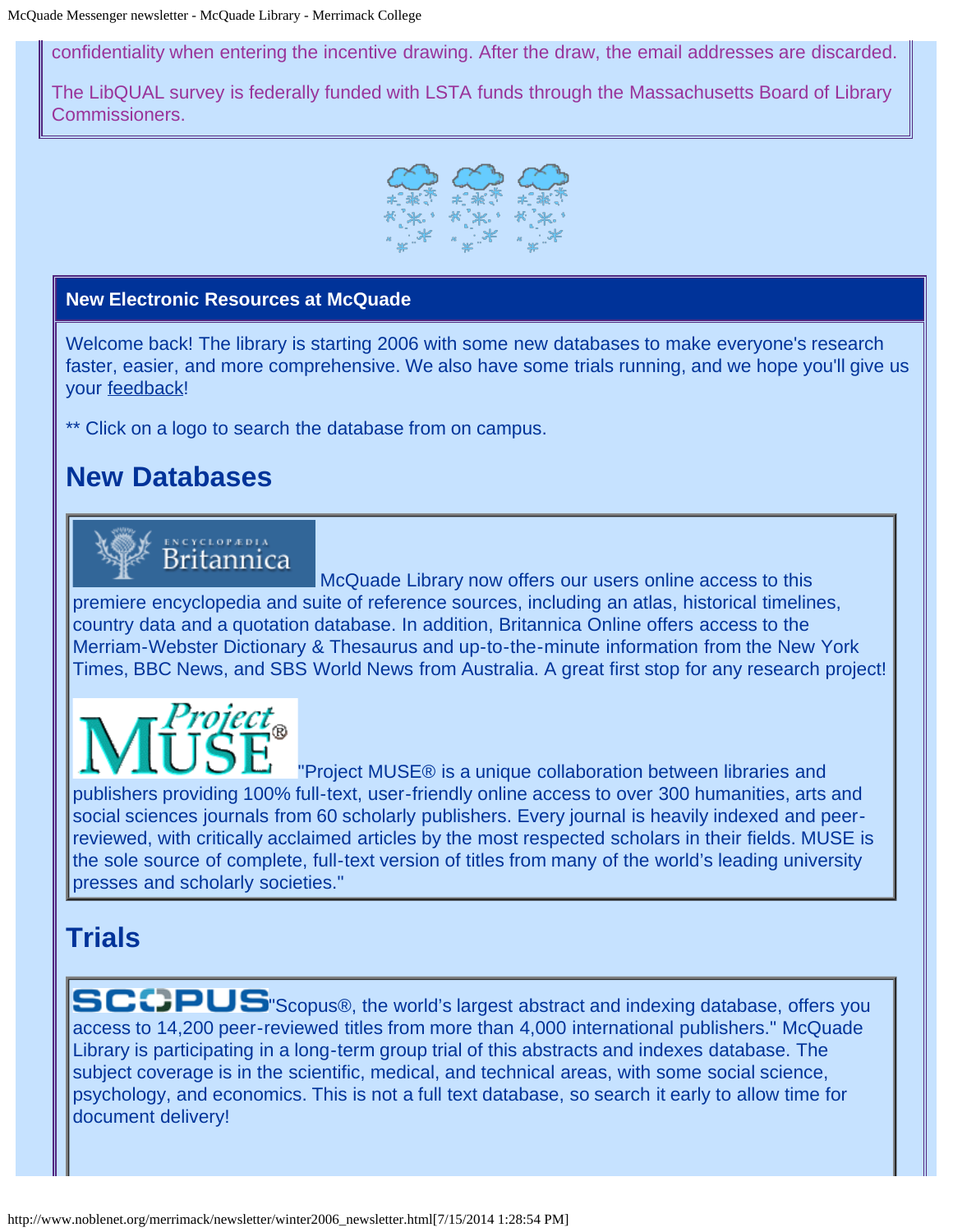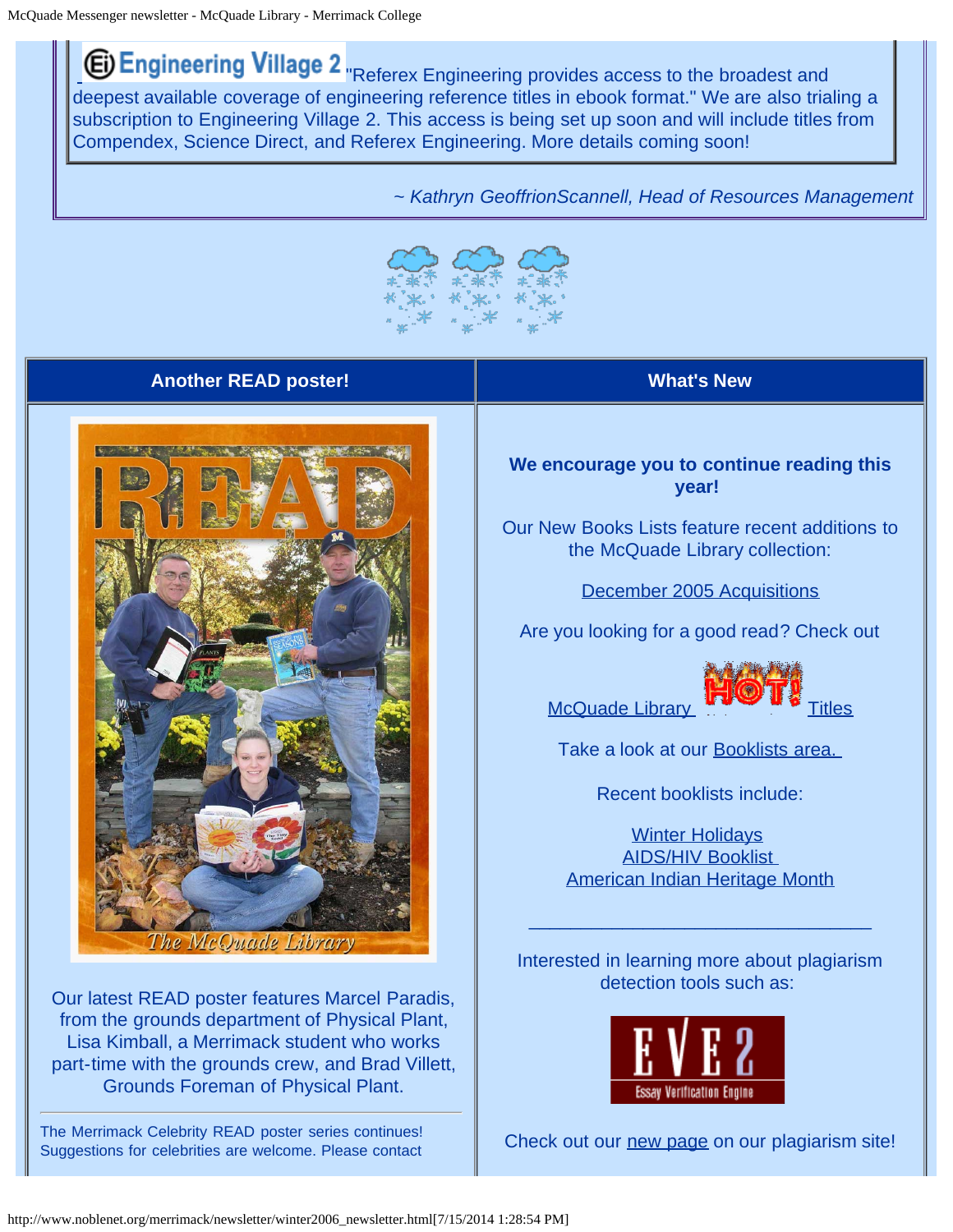[Kevin Salemme,](mailto:kevin.salemme@Merrimack.edu) Director of Media Services, with your ideas!



## **Information Literacy Skills Set You in Motion to Succeed!**

Know.

Access.

Evaluate. Use.

(And do so ethically and legally.)

That's information literacy in a nutshell – and the librarians at McQuade are here to help.

To be successful, ask yourself the following questions:

#### **Know:**

What is it I want to know? What information do I need? How much information do I need?

#### **Access:**

What is the best way to gather the information I need? Am I using the best terms for this search? Which database or other source will get me this information?

#### **Evaluate:**

Is this a credible source of information? Is there another interpretation or point of view? How does this information change what I know?

#### **Use:**

What is the best method for presenting this information? Will this image convey the message I want? Are these quotes supportive of my ideas?

The Librarians at McQuade are there for you every step of the way, whether to help you define what information you need, suggest strategies to help you gather the best information from the highest quality sources, assist you to critically evaluate what you do find and advise you in planning as you create a product of your work.

We can help you to make it all happen, right here @ your library. Throughout this semester, you can stop by the reference desk, [email us](mailto:%20merref@noblenet.org) or call us. We want to help you succeed.

*~ Donna Maturi, Reference/Instruction Librarian*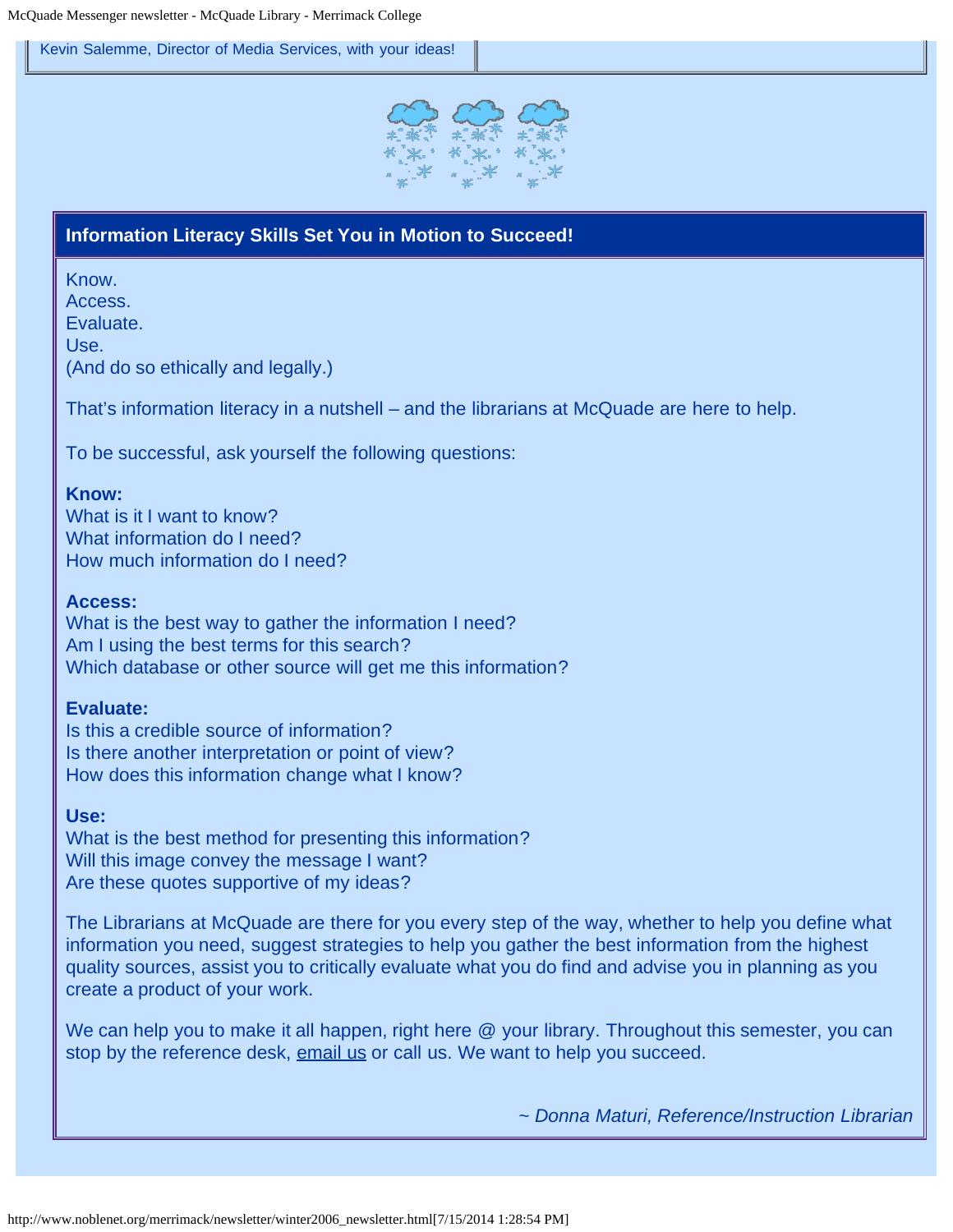

The McQuade Library is happy to welcome former Merrimack College student Joseph St. Germain to the staff as the new Evening Circulation Supervisor!

Joe, a lifelong resident of Methuen, graduated from Merrimack in 2005 with a degree in English. At Commencement, he was awarded the Bishop Markham Award for having achieved the highest Grade Point Average in the Humanities. As a student, Joe worked in various departments at the library for four years.

His experience as a student worker should come in handy as he performs his duties, which include supervising night students, running the circulation department, assisting patrons, and overseeing the building in the evening.

Joe welcomes the opportunity afforded to him by his position. As he recently explained, "When I was a student here, I spent a lot of time working and studying in the library and I'm excited to now have the chance to play a role in making the library a Place other students can utilize and enjoy as I did."





| <b>Spring 2006 Library Operating Hours</b> |                          |
|--------------------------------------------|--------------------------|
| Monday - Thursday                          | 7:30am - 12:00 midnight  |
| Friday                                     | 7:30am - 6:00pm          |
| <b>Saturday</b>                            | 10:00am - 5:00pm         |
| Sunday                                     | 11:00am - 12:00 midnight |

*[Click here for special holiday and intersession hours.](http://www.noblenet.org/merrimack/hours.htm#2)*



#### **SNOW POLICY**

Call the Campus Weather Emergency number 978-837-5700 in the event of extreme winter weather. If the recording says that day classes are cancelled, the library will be open from 11:00am -- 12:00 midnight.If both day and evening classes are cancelled, the library will be open from 11:00am -- 9:00pm. If evening classes only are cancelled, the library will close at 9:00pm.

*© 2002-2006 by Merrimack College All rights reserved [Lyena Chavez,](mailto:%20lyena.chavez@merrimack.edu) Editor [E-Mail comments to the webmaster](mailto:bridget.rawding@merrimack.edu)*